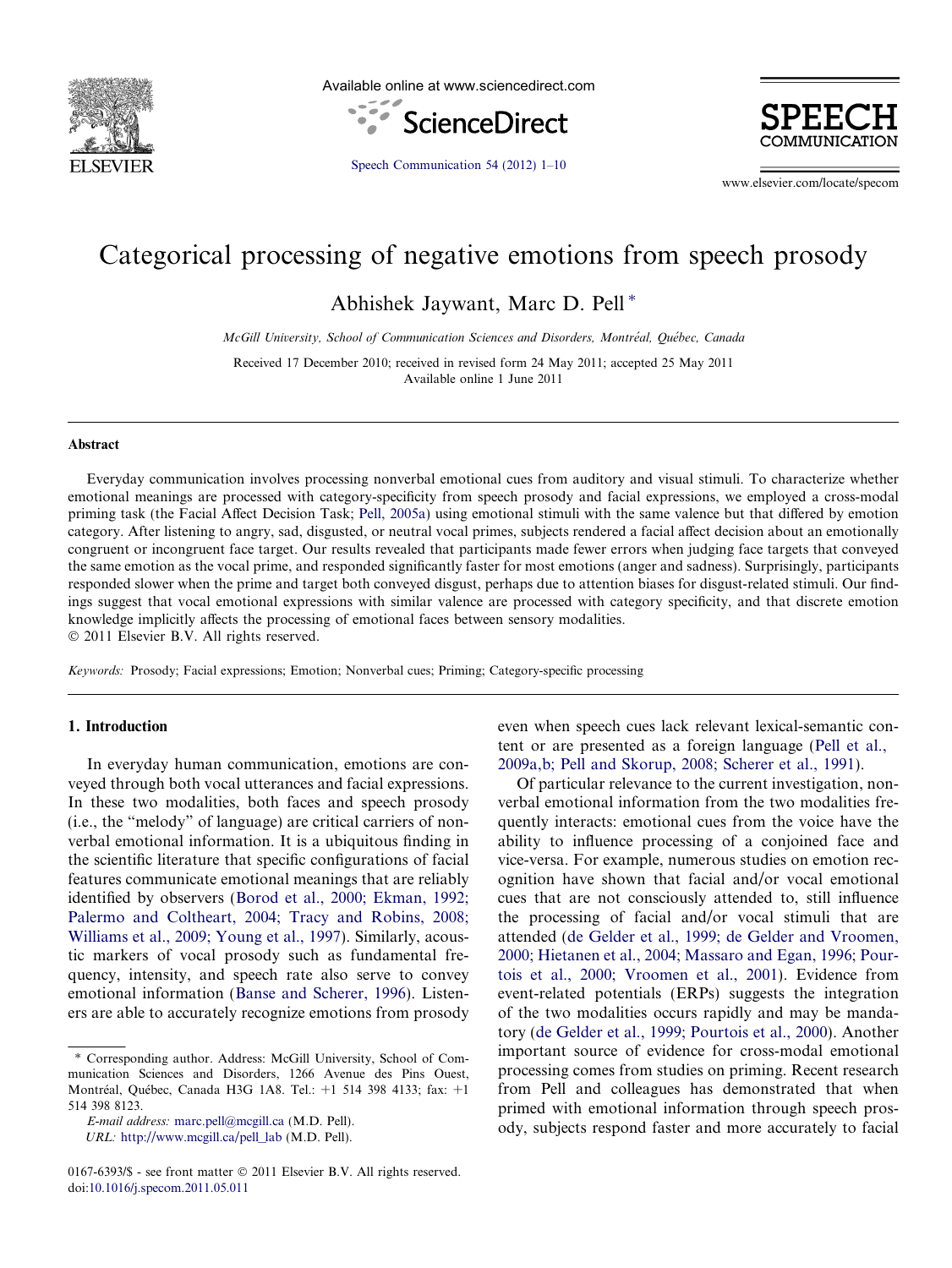displays that are emotionally congruent with the vocal prime [\(Pell,2005a,b; Pellet al., in press](#page--1-0)). [Carroll and Young](#page--1-0) [\(2005\)](#page--1-0) have also found evidence of cross-modal emotional priming using nonverbal sounds and facial expressions. These findings lend credence to the idea that aspects of emotional prosody share underlying features with facial expressions in associative memory, and that the mechanisms for processing emotional meanings from the two modalities overlap in their cognitive processing structure [\(Borod et al., 2000; Bowers et al., 1993\)](#page--1-0) and the neural regions involved ([Kreifelts et al., 2009](#page--1-0)).

Researchers have focused on different ways in which emotional knowledge is represented, processed, and how it interacts when emotional events are encountered in more than one information channel. For example, dimensional accounts of emotional processing ([Gerber et al., 2008;](#page--1-0) [Posner et al., 2005\)](#page--1-0) have posited that affective information can be represented along underlying continua such as valence (positive–negative) and arousal (high–low). Several studies have shown that subjects are faster to respond to a target stimulus that shares the same valence as the prime, yielding affective priming (see [Fazio \(2001\)](#page--1-0) for a review) [\(Hermans et al., 1994; Spruyt et al., 2007; Zhang et al.,](#page--1-0) [2006\)](#page--1-0). As summarized by [Fazio \(2001\)](#page--1-0), the presentation of a word with a negative (positive) valence unconsciously and automatically facilitates rapid response times to target words with a congruent negative (positive) valence and this effect has been shown to occur both within and across sensory modalities using various priming tasks such as lexical decisions and explicit valence judgments.

In line with the idea of 'basic' emotions [\(Ekman, 1992\)](#page--1-0), other researchers have investigated the influence of discrete emotion meanings on the perception and recognition of emotional displays, particularly for facial expressions [\(Ekman, 1992; Young et al., 1997; Batty and Taylor,](#page--1-0) [2003; Bimler and Kirkland, 2001; Etcoff and Magee,](#page--1-0) [1992; Krolak-Salmon et al., 2001; Levenson et al., 1990\)](#page--1-0). For example, [Young et al. \(1997\)](#page--1-0) demonstrated that continua of blended emotional faces are perceived as distinct prototypical emotional categories and that facial emotion discrimination was better across categories than within categories. Moreover, early visual processing of emotional face categories is associated with unique electrophysiological activity as measured by ERPs [\(Batty and Taylor, 2003\)](#page--1-0). In the context of speech, [Laukka \(2005\)](#page--1-0) constructed blended emotional utterances which varied along an acoustic continuum (e.g., fear–happy) and found that in a recognition task, the continua were perceived as distinct emotion categories with a sudden boundary. Moreover, subjects were better at discriminating between stimuli belonging to different emotion categories (compared to stimuli within a category) even though the physical differences between these stimuli were identical. This ability to more reliably discriminate stimuli across different categories compared to stimuli within a category while controlling for physical differences has been suggested to be a defining feature of categorical perception [\(Goldstone and Hendrickson,](#page--1-0)

[2010\)](#page--1-0). The findings of [Laukka \(2005\)](#page--1-0) provide support for the presence of discrete emotion categories in the auditory modality in addition to facial expressions.

Further evidence that specific emotion categories can be communicated and recognized through speech, particularly prosody, comes from a recent study by [Pell et al. \(2009b\)](#page--1-0). The authors looked at participants' ability to recognize basic emotion categories through speech prosody in English, German, Hindi, and Arabic. When listening to utterances in their native language, participants could accurately discriminate between emotion categories and in particular, anger, sadness, and fear were well recognized. Importantly, acoustic analyses were also conducted and the results showed that specific acoustic markers of prosody (mean fundamental frequency, range of fundamental frequency, and speech rate) differentiated the emotion categories. For example, disgust was expressed with a low mean fundamental frequency and speech rate, anger with a wide range of fundamental frequency, and sadness with a low mean and range of fundamental frequency and low speech rate. Discriminant function analyses also suggested that emotion categories could be classified by their underlying acoustic properties. These results lend further support to the idea that discrete emotions can be communicated through speech, differentiated acoustically (in particular through pitch, speaking rate, and their interaction), and that the discrete properties of vocal emotion expressions play an important role in how prosody is recognized and how these meaning activations prime other emotional stimuli ([Banse and Scherer, 1996; Pell, 2005a,b; Juslin and](#page--1-0) [Laukka, 2003; Schirmer et al., 2005; Niedenthal and Set](#page--1-0)[terlund, 1994](#page--1-0)).

Still, there is a dearth of information on how emotional speech prosody influences the processing of communicative displays in other modalities, such as the face, and whether these cross-modal effects occur with emotion-specificity. Since the vocal and facial channels are crucial in conveying affect, a better understanding of how emotions are perceived from both types of cues is important to advance our knowledge of how emotional knowledge is communicated in social and interpersonal contexts. Many studies on the relationship between vocal and facial emotional processing have compared only one positive and one negative valence emotion (often happy vs. sad), rendering it difficult to ascertain whether observed cross-modal influences are due to category-specific processing or more general valence-based effects ([de Gelder and Vroomen, 2000;](#page--1-0) [Vroomen et al., 2001; Pell, 2005b; Pell et al., in press;](#page--1-0) [Schirmer et al., 2005\)](#page--1-0) (see [Pell \(2005a\)](#page--1-0) for data using additional emotion categories). Given the evidence for general valence-based effects that can occur across modalities [\(Fazio, 2001](#page--1-0)), an experimental design using emotions of the same valence that differ by category will allow us to infer whether voice–face interactions can occur with category specificity, beyond affective priming. In addition, certain emotion categories are seldom studied and may differ in their cross-modal interactions. For example, recent